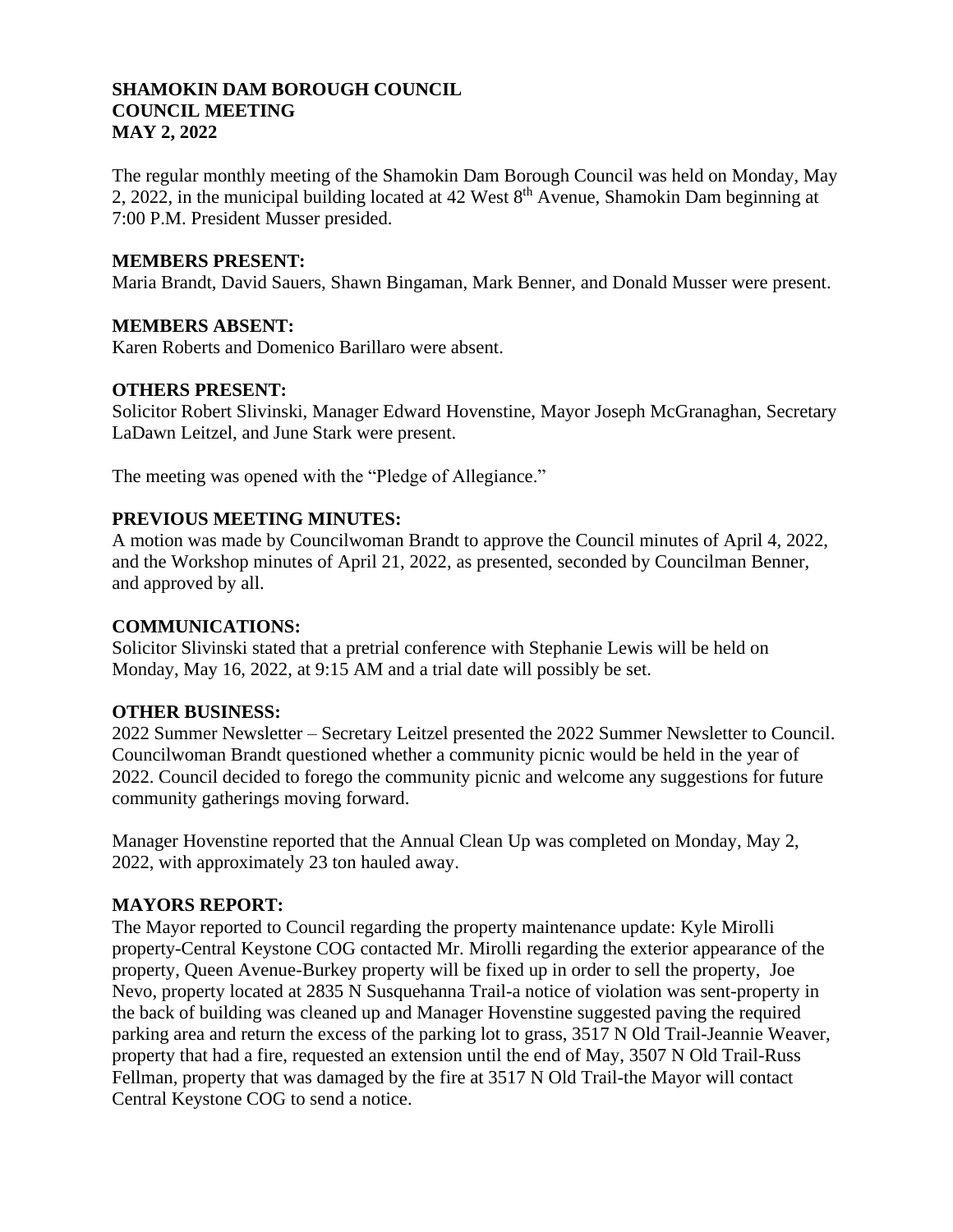#### **Shamokin Dam Borough Council Page 2 May 2, 2022**

Mayor McGranaghan reviewed the April police report.

The Mayor discussed with Council regarding the police department overtime and part time hours being over budget due to the accident at the Golden Chopsticks. The police chief is requesting an additional amount of funds for regular overtime and part time budget. (\$5,000.00 regular OT/\$5,000.00 part time). Councilman Bingaman made a motion to authorize additional \$3,000.00 regular OT and \$3,000.00 part time funds with a ninety-day review and an update on the overtime reimbursement (AG/grants), seconded by Vice President Sauers, and approved by all.

EMS Week – Mayor McGranaghan proclaimed the week of May 15, 2022, to May 21, 2022, as Emergency Medical Services Week in Shamokin Dam Borough. Proclamation attached.

## **MANAGERS REPORT:**

Planning Updates – Manager Hovenstine reviewed planning updates in the Borough: INSA massive expansion, Eagles Wind design in process for tear down and rebuild, Nissan dealership property is in the planning stages, Royal Farms traffic study still in the process.

Rezoning Request – Russell Broscious requested a zoning change from C-1, Commercial, Highway to R-2, Residential, High Density for two parcels that are a vacant lot adjacent to 99 Baldwin Blvd. Solicitor Slivinski explained that the process for a zoning change would be reviewed by Shamokin Borough Planning Commission and the Snyder County Planning Commission for comment, Public Hearing, and then adopt an ordinance. A motion was made by Vice President Sauers to authorize the Solicitor to proceed with the zoning change from C-1, Commercial, Highway to R-2, Residential, High Density for two parcels that are a vacant lot, seconded by Councilman Benner, and approved by all.

2022 Street Schedule – Manager Hovenstine suggested bidding the 2022 Street Project in July or August.

## **SOLICITOR REPORT:**

Resolution 2022-4 – American Rescue Plan Act – A resolution electing to allocate \$178,565.68 American Rescue Plan Act Funds to revenue loss using the standard allowance. A motion was made by Vice President Sauers to adopt Resolution, 2022-4, A resolution electing to allocate \$178,565.68 American Rescue Plan Act Funds to revenue loss using the standard allowance, seconded by Councilman Benner roll call vote called: David Sauers-Yes, Donald Musser-Yes, Mark Benner-Yes, Maria Brandt-Yes, Shawn Bingaman-Yes. 5-Yes, 0-No

SEDA-COG Agreement – SEDA-COG proposed a professional and administrative services agreement required by the grant for satisfying the federal procurement requirements of the ARPA program with the Borough of Shamokin Dam. The total cost of these services shall not exceed \$16,070.00. Payment shall be made based on a percentage of the services completed. The ARPA funding in the amount of \$89,282.84 was deposited on August 20, 2021, and the amount of \$89,282.84 will be deposited in year 2022, the total amount is \$178,565.68. A motion was made by Councilman Bingaman to approve the professional & administrative services agreement